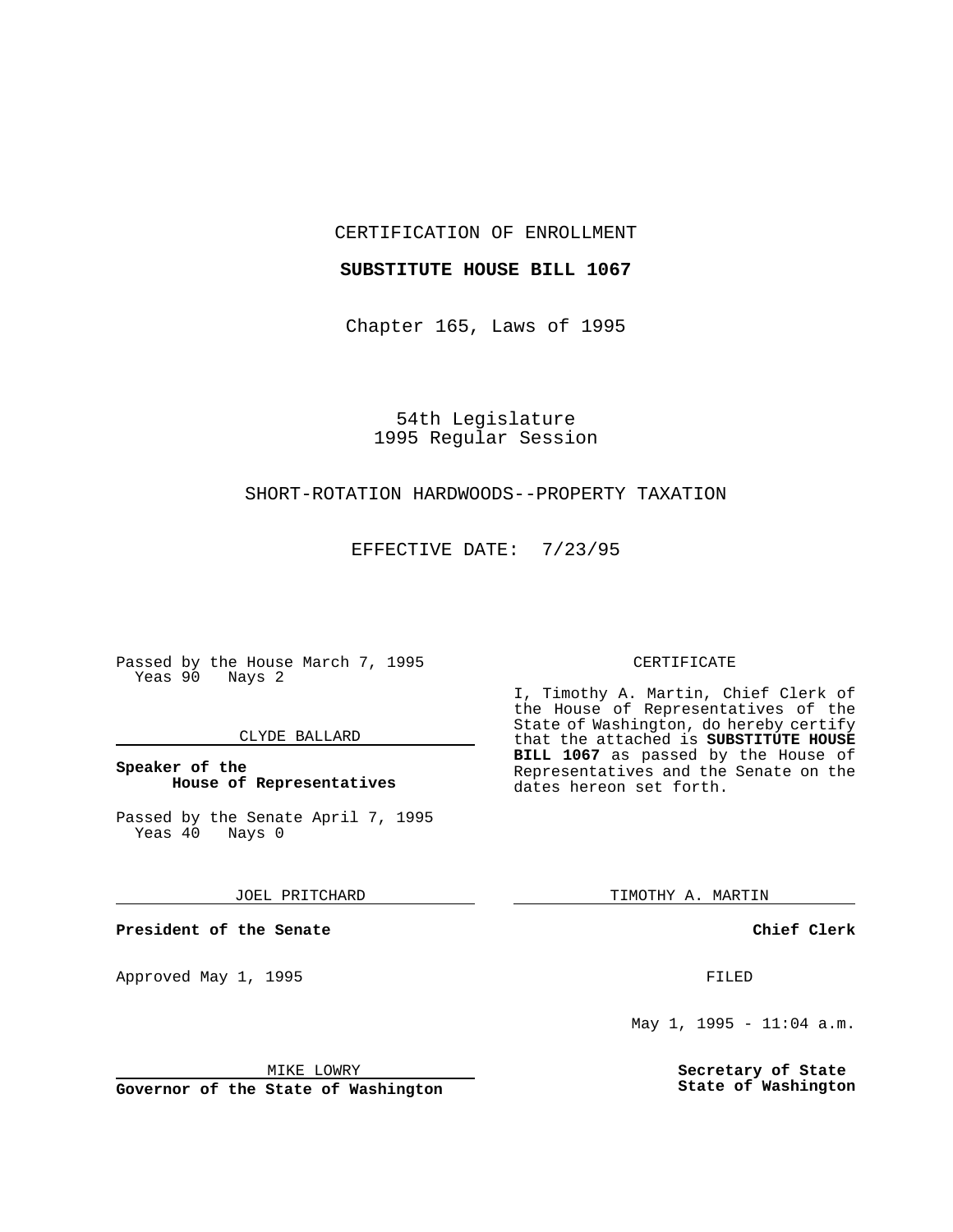# **SUBSTITUTE HOUSE BILL 1067** \_\_\_\_\_\_\_\_\_\_\_\_\_\_\_\_\_\_\_\_\_\_\_\_\_\_\_\_\_\_\_\_\_\_\_\_\_\_\_\_\_\_\_\_\_\_\_

\_\_\_\_\_\_\_\_\_\_\_\_\_\_\_\_\_\_\_\_\_\_\_\_\_\_\_\_\_\_\_\_\_\_\_\_\_\_\_\_\_\_\_\_\_\_\_

Passed Legislature - 1995 Regular Session

#### **State of Washington 54th Legislature 1995 Regular Session**

**By** House Committee on Finance (originally sponsored by Representatives Schoesler, Grant, Hankins, Delvin, Mastin and Sheldon)

Read first time 02/20/95.

1 AN ACT Relating to property tax reform; amending RCW 84.33.035 and 2 84.33.170; and creating a new section.

3 BE IT ENACTED BY THE LEGISLATURE OF THE STATE OF WASHINGTON:

4 **Sec. 1.** RCW 84.33.035 and 1986 c 315 s 1 are each amended to read 5 as follows:

6 Unless the context clearly requires otherwise, the definitions in 7 this section apply throughout this chapter.

 (1) "Agricultural methods" means the cultivation of trees that are grown on land prepared by intensive cultivation and tilling, such as 10 irrigating, plowing, or turning over the soil, and on which all unwanted plant growth is controlled continuously for the exclusive purpose of raising trees such as Christmas trees and short-rotation hardwoods.

14 (2) "Composite property tax rate" for a county means the total amount of property taxes levied upon forest lands by all taxing districts in the county other than the state, divided by the total assessed value of all forest land in the county.

18  $((2))$   $(3)$  "Forest land" means forest land which is classified or 19 designated forest land under this chapter.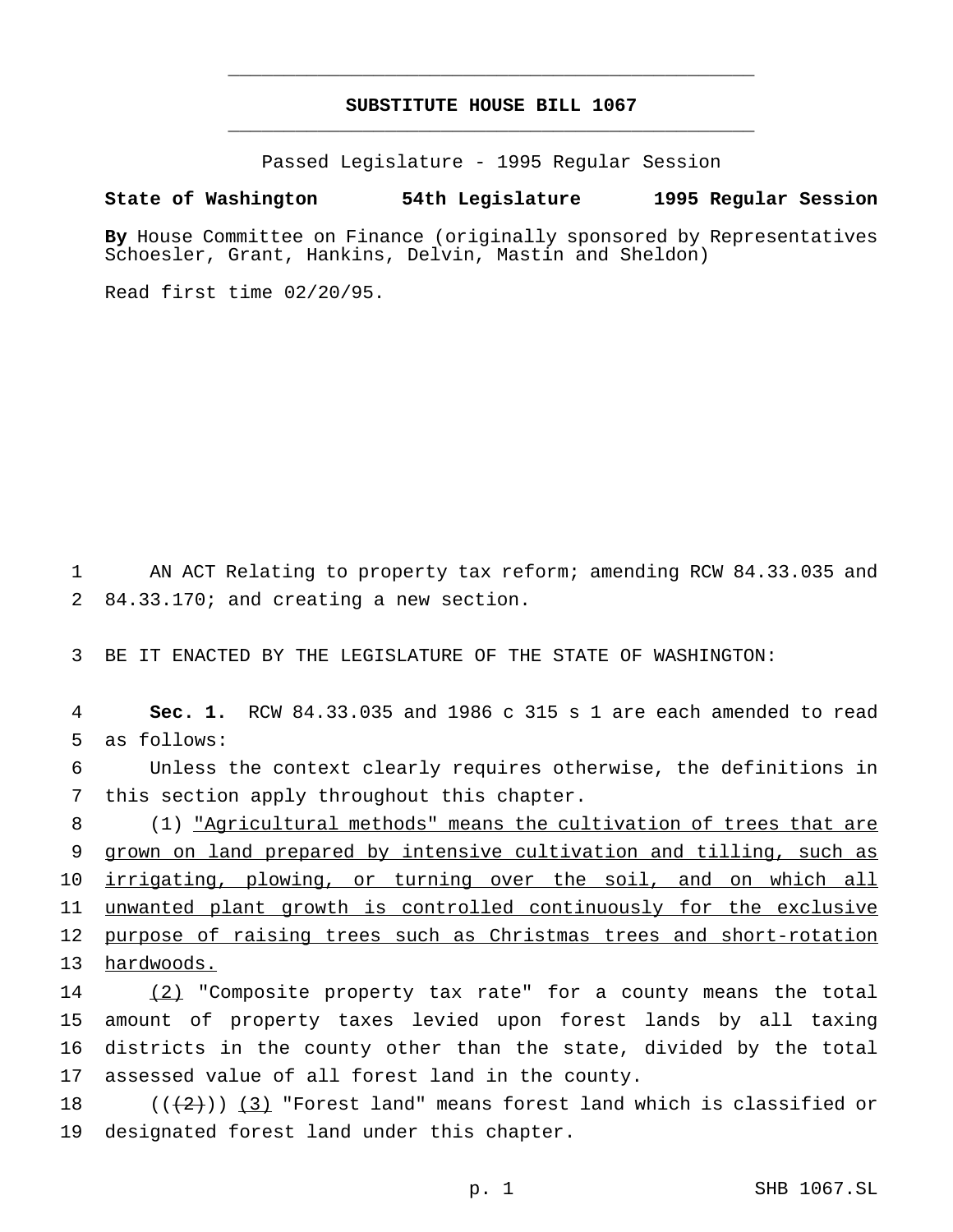$((+3))$   $(4)$  "Harvested" means the time when in the ordinary course of business the quantity of timber by species is first definitely determined. The amount harvested shall be determined by the Scribner Decimal C Scale or other prevalent measuring practice adjusted to arrive at substantially equivalent measurements, as approved by the department of revenue.

 ( $(\frac{4}{1})$ ) (5) "Harvester" means every person who from the person's own land or from the land of another under a right or license granted by lease or contract, either directly or by contracting with others for the necessary labor or mechanical services, fells, cuts, or takes timber for sale or for commercial or industrial use: PROVIDED, That whenever the United States or any instrumentality thereof, the state, including its departments and institutions and political subdivisions, or any municipal corporation therein so fells, cuts, or takes timber for sale or for commercial or industrial use, the harvester is the first person other than the United States or any instrumentality thereof, the state, including its departments and institutions and political subdivisions, or any municipal corporation therein, who acquires title to or a possessory interest in such timber. The term "harvester" does not include persons performing under contract the necessary labor or mechanical services for a harvester.

 ( $(\frac{+5}{})$ ) (6) "Short-rotation hardwoods" means hardwood trees, such as but not limited to hybrid cottonwoods, cultivated by agricultural methods in growing cycles shorter than ten years.

25 (7) "Stumpage value of timber" means the appropriate stumpage value shown on tables prepared by the department of revenue under RCW 84.33.091, provided that for timber harvested from public land and sold under a competitive bidding process, stumpage value shall mean that actual amount paid to the seller in cash or other consideration. Whenever payment for the stumpage includes considerations other than cash, the value shall be the fair market value of the other consideration, provided that if the other consideration is permanent roads, the value of the roads shall be the appraised value as appraised by the seller.

35  $((+6))$   $(8)$  "Timber" means forest trees, standing or down, on privately or publicly owned land, and except as provided in RCW 37 84.33.170 includes Christmas trees and short-rotation hardwoods.

38 ( $(\overline{+7})$ ) (9) "Timber assessed value" for a county means a value, calculated by the department of revenue before October 1 of each year,